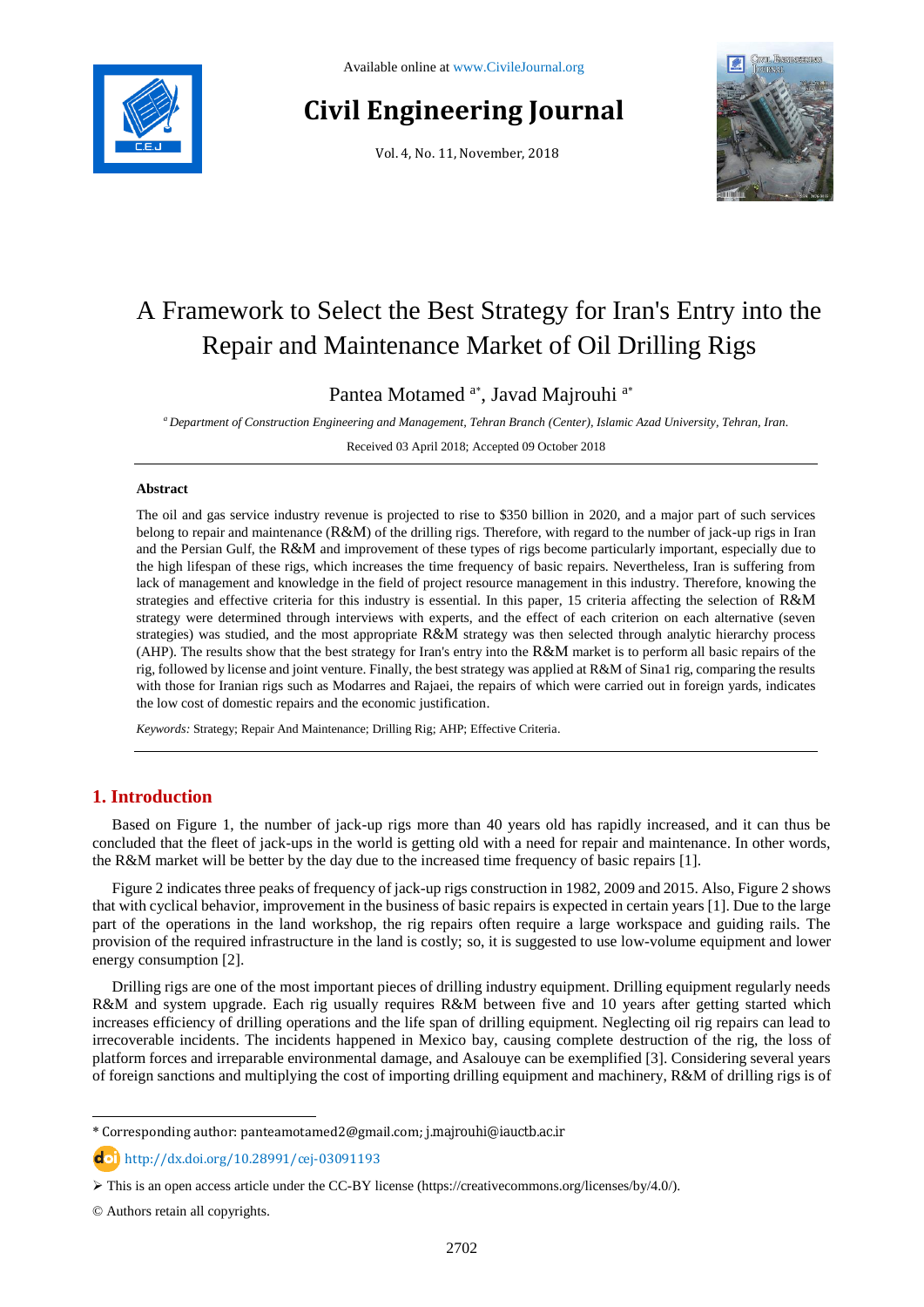considerable importance, and any interruptions and limitations in the drilling process will bring severe economic losses to the Iranian economy [4].



**Figure 1. The number of jack-up rigs more than 40 years old**



**Figure 2. Frequency of jack-up rigs construction**

Iran is an oil-rich country which a large part of its oil reserves locate in Fars bay and it should be used oil rigs to extract them. Most of the rigs used in Iran's oil industry are jack-ups, a kind of floating rigs which is employed for digging exploratory wells [4, 5]. However, R&M of jack-up rigs does not have much history in Iran and was mostly performed by foreign countries. But this industry is developing in Iran. For example, in 2014, R&M of Sina1 rig leaded to millions of dollars in saving currency. It is clear that Iran's entry into the R&M market of oil drilling rigs without an appropriate strategy can cause confusion, waste of cost and time, and even personal injuries.

Studies on the selection of strategy for basic repair and maintenance have much higher inherent complexity than studies of infrastructure construction [6]. The highly important and considerable point resulting from this method is that such studies, in addition to clarifying the overall discussed context, would establish a basis for more accurate and realistic analysis and, finally, result in standardization of the implementation processes for such projects, a path that is highly considered in the world class of the industry.

Accordingly, one of the defects that can be seen in the drilling industry, especially in the offshore section, is the weakness of Iranian domestic companies for not having a proper strategy for R&M, improvement, or construction of the rigs. Currently, there is high potential in Iran regarding operational yard, dry dock, improvement, and reconstruction of rigs, but due to the lack of experience of domestic companies and their incapability of obtaining the required approvals after repairs, the rigs' owners prefer to rely on the Arab states of the Persian Gulf for R&M of rigs. This shows that Iran is suffering from a management weakness and lack of knowledge of project resource management in the industry. Therefore, knowing strategies and effective criteria in this industry such as a need for infrastructure, technical capacity,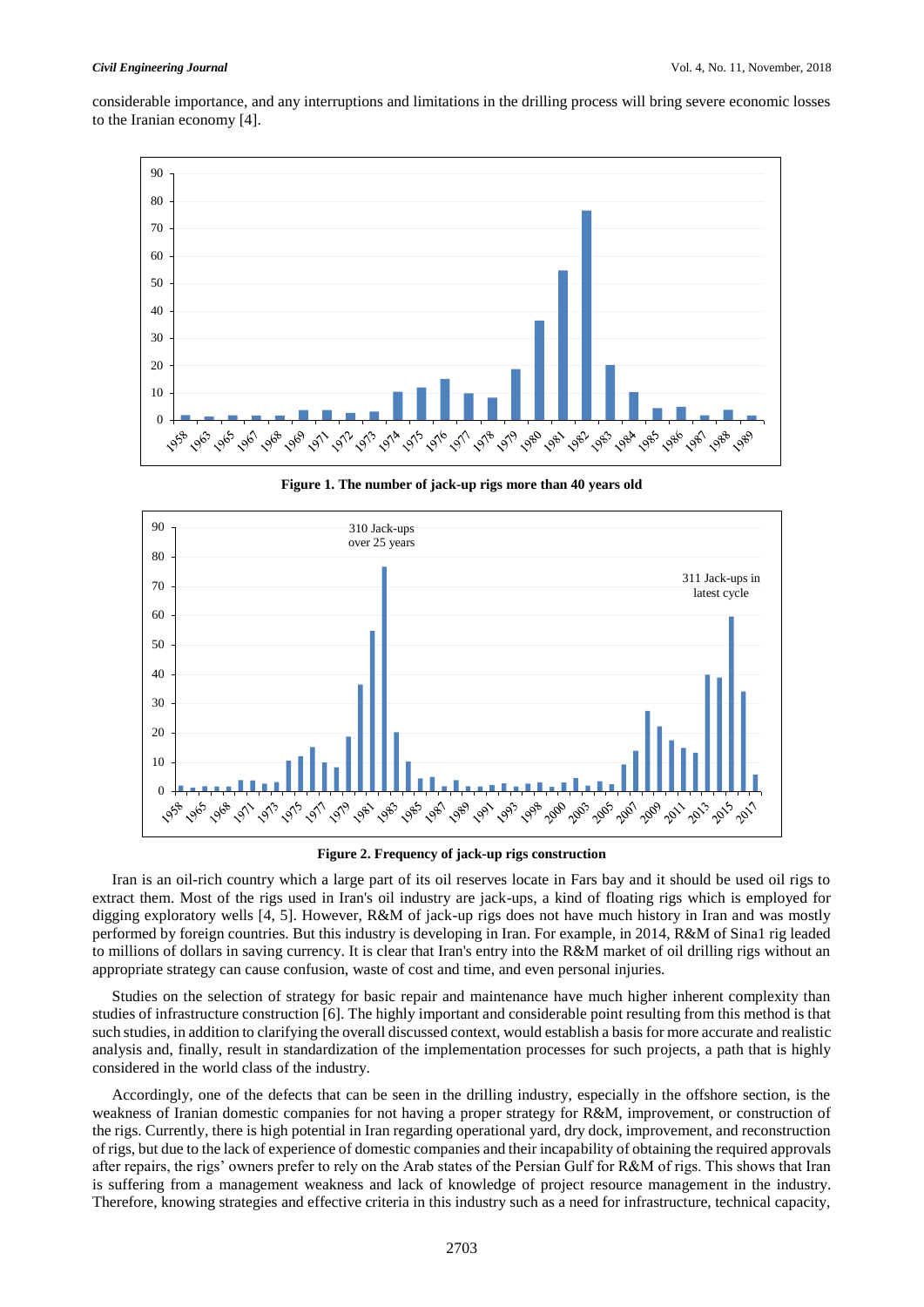expert human resources, and available facilities, appropriate distance between target markets and rig repair facilities, and sanctions are essential for the success and growth of this industry in Iran. Therefore, in this research, three problems are considered: 1) Identification and classification of effective criteria for the selection of jack-up R&M strategy; 2) Selection and classification of R&M strategies of the jack-up drilling rigs based on identified criteria; and 3) Application of the selected strategy in a case study to measure the results.

The overall purpose of this research is to determine the appropriate strategy for jack-up rig repair. The present research is performed on Iranian rigs established in the Persian Gulf, but the results can be useful for other places that use jack-up rigs for extraction.

# **2. Literature Review**

In 1937, Brown & Root Company built a wooden deck at a distance of 1.6 km from the coast at a depth of 4.3 meters. The construction of wooden platforms continued until 1940, with the development of operations suspended as a result of World War II [7]. This type of deck is used in Mexico bay, Maracinio Lake, Persian Gulf, Nigeria, and California beach.

The fixed platform installation become common in the Persian Gulf since 1955, and the first fixed platform was installed in Iran's waters in 1964. Currently there are nearly 135 fixed platforms in the Persian Gulf belonging to Iran. The platforms installed in the Persian Gulf are designed to deal with weaker waves and storms compared to those in the Gulf of Mexico [8].

Apart from thousands of indirect jobs, it is estimated that between 1000 and 3500 people are directly working in this industry in the United States. The jack-up construction industry has annual revenue of about \$360 million for US. There are many specialized companies operating in the United States that provide employment and obtain proper profits. The largest underground water drilling capacity for US is in the Gulf of Mexico. However, it is expected that shallow drilling in the Gulf of Mexico is reduced, and that the capital in this area thus transfers to other areas in the world such as the Persian Gulf [9].

Apergis et al. (2017) reviewed the characteristics of service centers with appropriate performance, operational centers, and products based on price. Their findings showed how an appropriate strategy for platform services and operational centers interacts with the price of goods and services. The access to good service and timely response for repairs also increases the production level and prolongs rig life, and thereby will increase profitability. The exploration and production (E&P) companies have faced problems, such as increase in time, total cost, and operating costs, and also lack of capital [10].

The success of service supply and optimal use of existing facilities require a proper strategy. The strategy determined for R&M should ensure maximum use of minimum facilities, so that the cost of opportunity can be minimized. In order to achieve this goal, an optimization and simulation method can be used to provide the expected solutions and performance measurement for command as well as statistical data. Among the appropriate methods to achieve this goal, the decision-making and neural networks techniques should be mentioned [11].

Mikkelsen & Lange (2017), by studying the potential displacement of oil drilling rigs and their conversion into public places, have concluded that in case of proper maintenance and design of the drilling rigs, they can be used in urban facilities after the end of the exploitation period. Considering the reuse issues in R&M strategy is one of the important criteria [12].

Based on these results, it can be predicted that the future of this market requires organizing and accurate information for decision-makers. The future analysis, present situation prediction, higher inspection and control, review of market structure aspects, and definition of econometric models will be integral activities in the jack-up R&M market, and those companies that define an appropriate strategy based on the abovementioned items will be best able to compete. In order to determine an appropriate strategy, a systematic and appropriate decision-making method is essential [13]. One of the best decision-making methods is AHP. Different researchers have used this method to date for decision-making infrastructure projects [14].

Cheung et al. (2001) applied AHP for project delivery system selection. They chose and described eight criteria for weighting via defining some six possible project delivery systems as the possible alternatives for project delivery. The more points a system could earn through the AHP method and questionnaire weighting, it would be selected as the optimal method [15].

Al Khalil (2002) suggested a model for selecting the optimal delivery system based on an analytic hierarchy that defined 12 effective factors and categorized them into three main groups of the project characteristics. Then, by choosing from among the possible Design-Build, Design-Bid-Build, and construction management methods, he made the final selection. Al Khalil believed that AHP was a suitable decision making tool for owners to select a project delivery method due to its ability to incorporate "tangible and intangible factors" and the possibility of breaking down the problem into AHP hierarchies [16].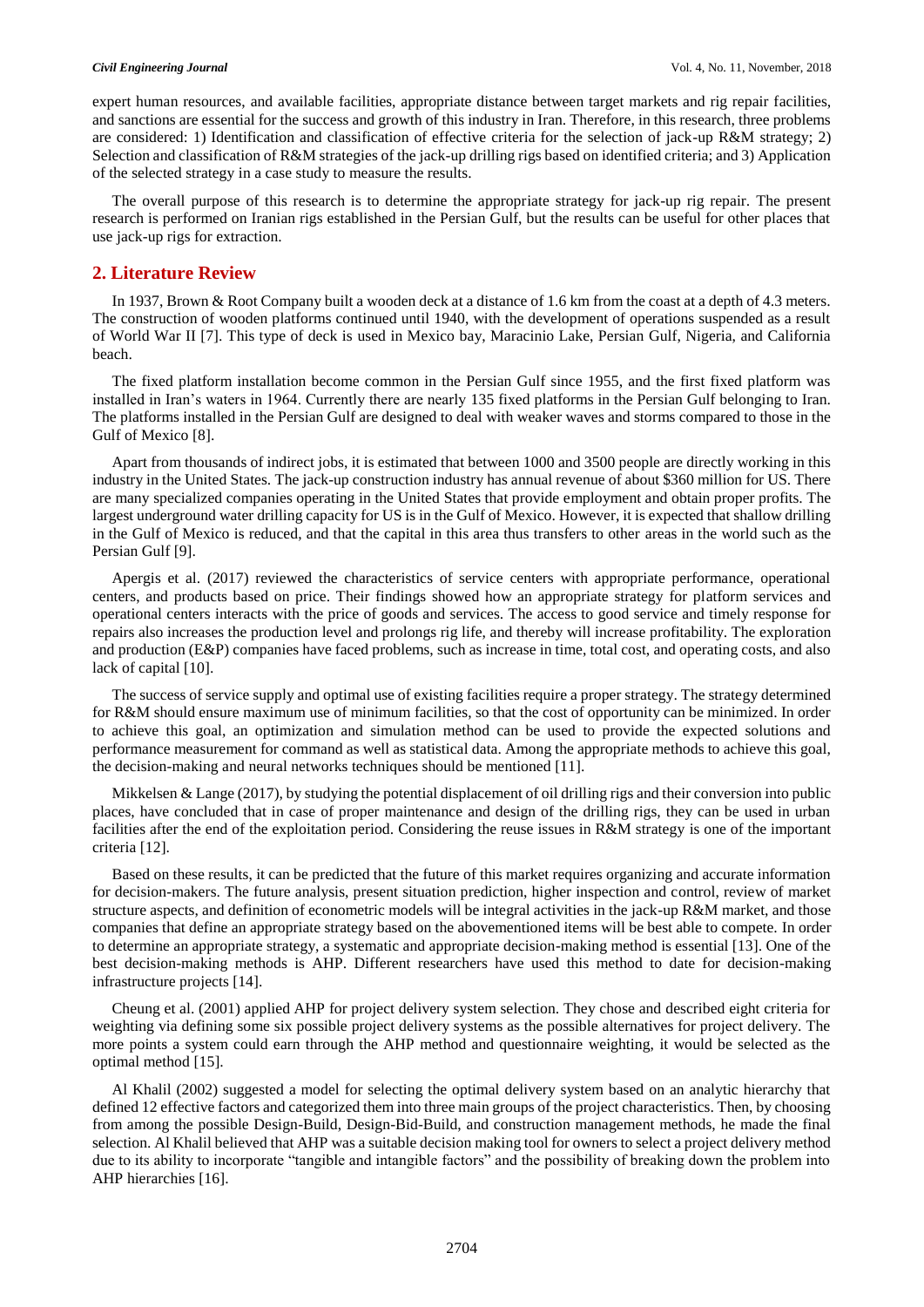Mafakheri et al. (2007) preferred AHP over other methods of decision making and developed a list of criteria which were used by owners when evaluating delivery methods [17].

Wang et al. (2009) used a combination of Fuzzy hierarchical TOPSIS method for choosing the supplier and concluded that they would be unsuccessful for modeling uncertainties of the projects [18].

Zavadskas et al. (2013) used AHP and strengths, weaknesses, opportunities and threats (SWOT) analyses to develop a method for project management, which makes its selection based on the current method and also possible techniques for the future. After weighting the criteria, these criteria were classified using permutation according to their priorities [19].

Today, oil companies no longer dig and extract the oil themselves, but service companies provide such services to them [20]. This is why the service companies have grown. As a result, these companies have become leading innovators in this field and have developed various technologies such as horizontal, directional and hydraulic fracturing drilling [21]. The field of services in such industries is very broad; R&M services, equipment supply, equipment transport, and even management services such as project and construction management and personnel supply are numbered among the services of this type of industry. In other words, there are no boundaries for the activity area of the service companies, and they are active in upstream, midstream, and downstream industries, except for the main activities of oil companies.

According to First Research, Inc. titled "Oil & Gas Field Services." published in Market Research website in June 2015, the oil and gas service industry generates revenue of \$200 billion worldwide, and based on Mordor Intelligence prediction it will reach \$350 billion in 2020. Meanwhile, the United States with 7500 companies provides total revenue of \$100 billion. According to reports from this institute, the demand for this sector depends on the prices of oil and gas. The profitability of the companies is determined by technical expertise and performance of activities. According to the authors, the large companies compete through a wide range of services, and small companies compete through having expertise in a particular sector or providing services to a particular geographical area [22].

Micro Market Monitor in its 2015 report has examined the service market for oilfield services in the Middle East through 2019. This report divides the service market in the Middle East into nine sectors: 1) Middle East Drilling Services Market; 2) Middle East Coiled Tubing Services Market; 3) Middle East Drilling Fluids Market; 4) Middle East Oil Country Tubular Goods Market; 5) Middle East Oilfield Equipment Rental Market; 6) Middle East Pressure Pumping Services Market; 7) Middle East Well Completion Market; 8) Middle East Well Intervention Market; and 9) Middle East Wireline Services Market

According to this report, the market is associated with a 4.2% growth rate from 2014 to 2015, which is the largest market sector in the Middle East. The drilling services sector with 86.3% is done by jack-up rigs [1]. The jack-up rigs have been part of the offshore drilling industry since 1978. The main purpose of this type of rig is to provide a moving, installable, and stable substrate for drilling operations in the sea. The jack-up rigs have become more complete over time and found a wider performance. The primary rigs were capable of drilling to a depth of 250 feet of water, but today, they are also capable of drilling to a depth of 625 feet of water (300-foot rigs are appropriate for drilling in the Persian Gulf) [23].

Modeling and selecting the R&M strategy of industrial structures such as drilling rigs play a major role in reducing the lifecycle cost of such facilities [24]. Different factors such as material type, transportation distance and consumed energy are effective on life span of a structure [25], but the most important discussion on R&M rigs is the maintenance of structure, especially its legs [26]. Along with a complete database, an appropriate strategy for selecting the R&M method of infrastructure leads to better management and maintenance and much higher added value than the routes that were built without a system-based strategy because it has maximized the life cycle, and all the facility branches have a specific location with no need for trial and error [27].

The common type of rig has various structural components including the rig, mast, and infrastructure, which are steel-frame structures. The mast is a removable tower that can be assembled as a set, and should be able to resist against action loads such as those resulting from dead line, fast line, the weight of tubes, wind, or earthquakes. Masts are divided into three categories based on the rising method: slingshot, swing up and one step.

The lack of a suitable strategy for R&M of drilling rigs caused irreparable mortal and financial losses, examples of which took place in the Gulf of Mexico and the Persian Gulf [28]. The jack-up drilling rigs are widely used in the Persian Gulf. These rigs belong to Chinese, Hindi, Norwegian, and some Iranian companies, which include a wide range of various types of jack-up rigs. Iran currently has 32 jack-up rigs in the Persian Gulf [29].

Every 3 to 10 years (every 5 years, based on the studies), the jack-up rigs have a need for wharf, inspections, and basic repairs. The jack-up rigs have various main components, which are generally divided into two categories: 1) rig structure components such as hull, leg and jacking system; and 2) components that are installed for drilling operations, including various drilling systems such as mud circulation systems. From the beginning, the R&M of components were the concern of rig-owning companies, which have become more important as they have become more complex and more developed [2, 26].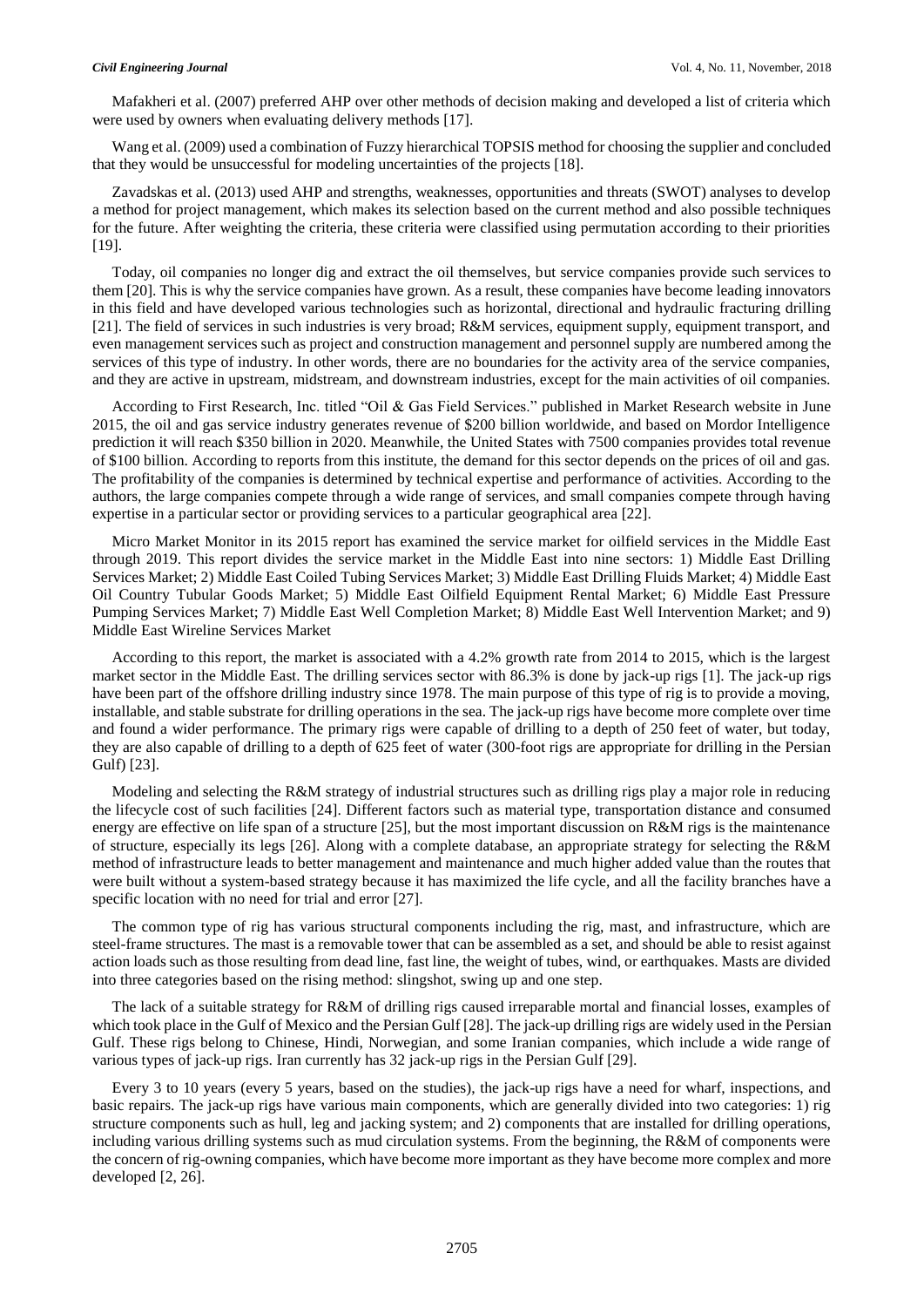Obviously, Iran has high competitive ability in the R&M market for drilling rigs in terms of appropriate geographic location, depth, proper slope, topography, equipment arrival time to drilling sites, and proximity to equipment production sites, and the biggest existing weakness could be the lack of a proper strategy based on effective criteria.

#### **2.1. Repair and Maintenance Strategy**

Porter introduces three strategic bases that are called generic strategies, including leadership in costs, product differentiation, and focus on specific customer groups [30]. The Center for Properties and Facilities of the University of Helsinki analysis showed that the most important questions to be answered for R&M of a structure include 1) What types of tools and information are required for facility management and R&M personnel? 2) How is design data delivered in a project? 3) How do designers and managers find integration facilities and R&M information systems? [31].

For major repairs of oil-drilling rigs, a large space and fixed guiding railways are required, which leads to a failure in R&M operations for small- and medium-scaled marine systems because of the high and inevitable production, transport, and installation costs, and the pollution produced in the environment will be considerable. Therefore, providing the required infrastructure on land is costly, and a new type of R&M is needed using low-volume equipment and lower energy consumption [2, 26].

### **2.2. Analytical Hierarchy Process**

A diverse array of methods can be used for selecting the best strategy for Iran's entry into the R&M market. These methods are divided into two main groups in various procedures in the field of multi-trait models in literature including non-compensatory models and compensatory models. In Non-Compensatory models exchange between the criteria is not valid: the disadvantage of a measure is not compensated by the advantage of the other criteria. Instead, any measure is singly proposed and comparisons are done based on measure to measure; whereas in compensatory models exchange between the criteria is valid. It means a change (probably small) in a measure can be countervailed by an opposite change in another criterion (or other criteria) [32].

Multi-attribute decision making (MADM) methods are one of operation research parts having a rapid growth in the past two decades. A number of tangible alternatives are ranked based on multiple criteria from the best to the worst by these methods. This approach considers theory and methodology of complex issues in management, business, engineering and other fields of human activities [33].

In this research, numerous different factors affecting the proper strategy selection have turned the research problem into a multi-criteria problem. The criteria for a multi-criteria problem can be divided into two categories: The profitoriented criteria that must be maximized, and the cost-oriented criteria that must be minimized. In this case, the ideal solution maximizes all the profit-oriented criteria and minimizes all the cost-oriented criteria. There is usually no such solution; therefore, a solution must be found that is feasible or justified, but the immediate topic of multi-criteria decision making (MCDM) models is how to obtain the best solution. MCDM methods are divided into two main groups: Multiple objective decision making (MODM) and Multiple attribute decision making (MADM) [34].

In MADM models, the objective is to select the best alternative from the available alternatives. In a general definition, MADM refers to certain preferential decisions such as evaluating, prioritizing, or selecting one of the available categorized alternatives by multiple and often opposite individuals [35]. The analytic hierarchy process (AHP) makes possible the simultaneous combination of qualitative with quantitative criteria [36].

In considering the simple and yet comprehensive nature of this process, it has been welcomed by leaders and different users in the scientific community. The AHP process makes the combination of qualitative criteria along with quantitative criteria simultaneously possible. This process is based on paired or pair-wise comparisons of the alternatives and criteria of decision making. For such a comparison, information from each of the decision makers is required. This makes the decision maker able to focus only on comparing two criteria regardless of any external influence or interference. Moreover, the pair-wise comparison provides valuable information for investigating the problem under study and makes the decision making process rational because the participants compare just two factors and need not pay any attention to the other ones. Having examined the information provided in the filled questionnaires, accuracy of the information should be checked with an Incompatibility Rate (IR) that should be less than 0.1, which is calculated by SPSS software [36].

# **3. Research Method**

#### **3.1. Data Gathering and Analysis**

The field studies and research carried out on different constraints and needs associated with existing tools and strategies for R&M of oil rigs show a lack of an appropriate process for decision-making. The lack of sufficient information to evaluate and select an appropriate strategy becomes obvious in terms of R&M for these rigs. Therefore, in order to develop the proposed model based on the adoption of knowledge, the experts in this field were consulted through structured and semi-structured interviews, and for development and implementation of the selected method, the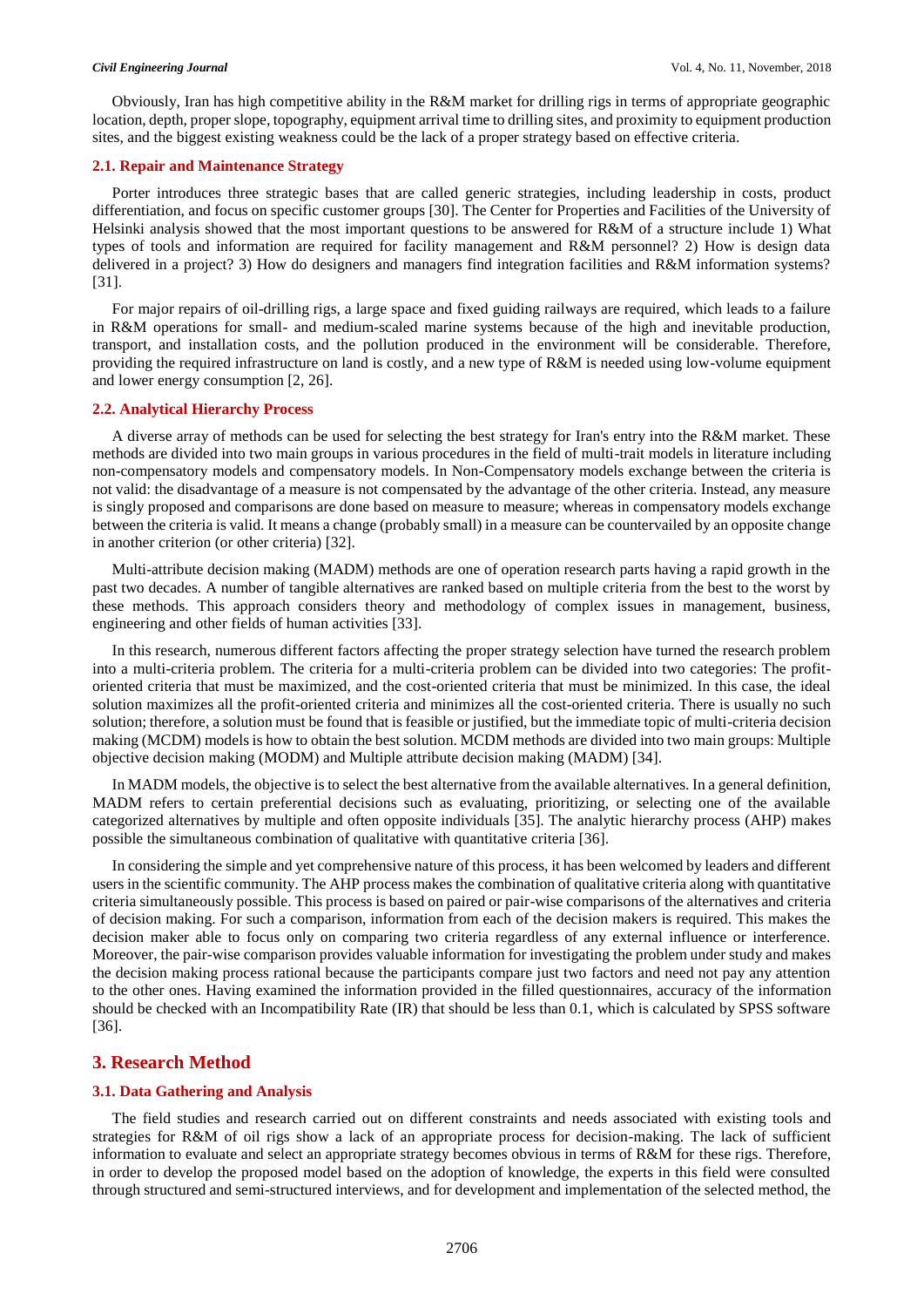results were used in the Sina1 drilling rig, which is highly useful in confirming the supplementary information associated with the objectives of this research.

### **3.2. Survey Tool**

The first step in the preliminary study was a semi-structured questionnaire containing 30 questions for identifying the criteria, which was based on the findings of the background analysis and examining the important issues and values for each question, while the primary criteria were examined through questions and answers, and simple data analysis was also carried out through review and categorization.

The purpose of the semi-structured questionnaire format was to avoid the repetitive responses to questions and more flexibility to elicit more reliable responses from subjects. In order to avoid restricting the subjects, the option "other" was also given in the questionnaire, through which the subjects could provide other viewpoints not found in the questionnaire. For this purpose, to collect qualitative information and to gain a better understanding of knowledge on the subjects of the questionnaire, the participants were asked to provide their answers by reason. The questionnaire was divided into three parts, including questions associated with the title of the research, description of the subject, and individual questions. In the section of individual questions, the participants were first asked to provide personal information, including occupation and experience in R&M. This showed their levels of knowledge and experience on the studied topic. Figure 3 shows the position of interviews in the research method.



**Figure 3. The position of performed interviews in the project of strategies and criteria analyses about R&M improvement of drilling rigs**

According to the usefulness of the findings and resource constraints in terms of cost and time, as well as the effect of other factors such as access, work progress follow-up, and information completing speed, three cases of email, in person and phone interviews were used for data generation, validation, and evaluation. The main objectives of this questionnaire include 1) Strengthening validation and classification of effective criteria on reconstruction of drilling rigs; 2) Measuring effect of each of the criteria on determining R&M strategies; and 3) Obtaining additional information that might improve the selection of R&M strategy for decision-makers.

#### **3.3. Characteristics of Respondents**

According to Figure 4, a questionnaire was distributed to all stakeholders associated with geographic, social, economic, and various goals regarding the effective criteria in choosing the best R&M alternatives for rigs. Figure 4 shows the research community composition. Simple random sampling technique was employed to select respondents.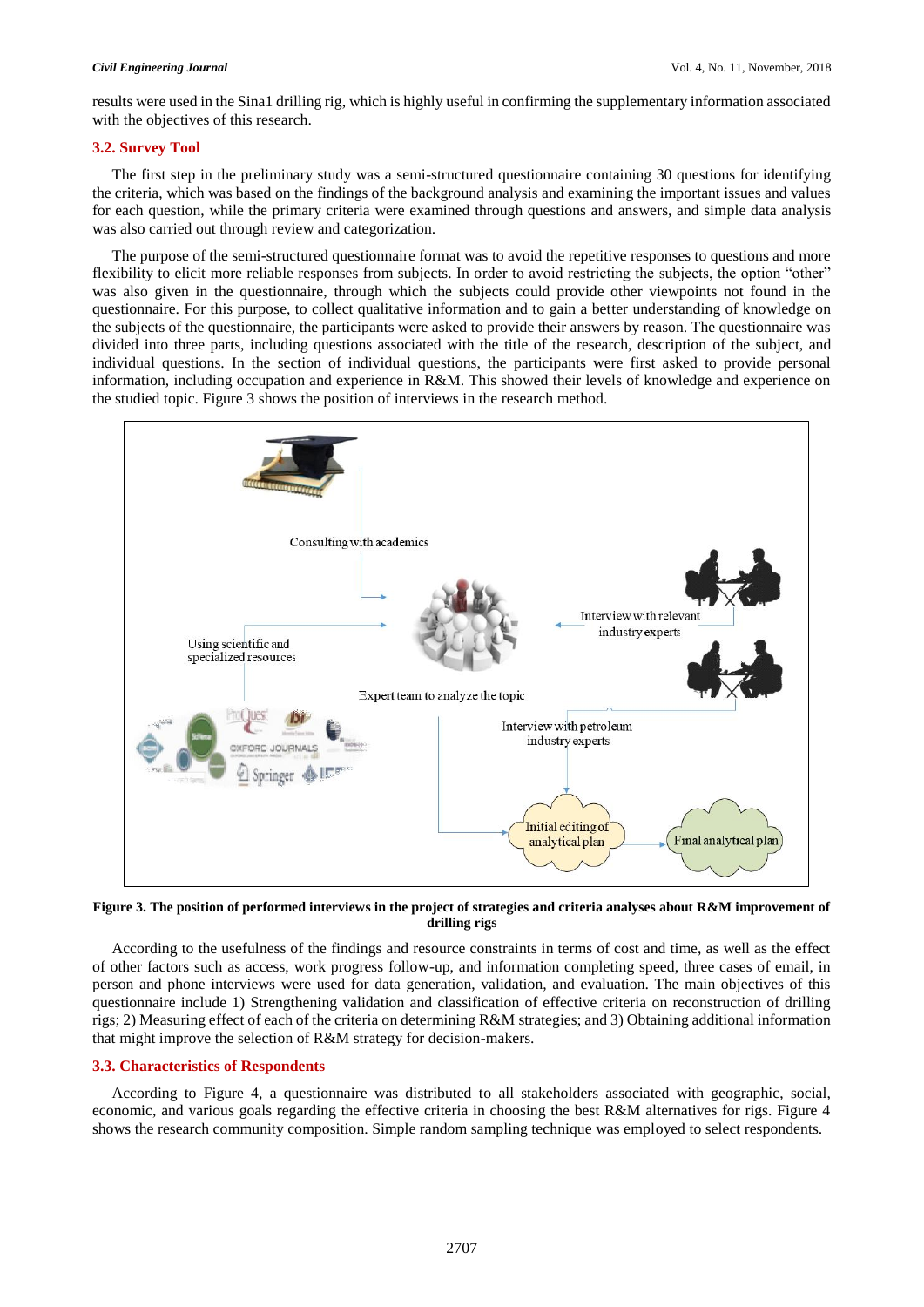

**Figure 4. The research community composition**

The analysis showed that 65% of the research community believes that by effecting some changes in strategies and creating an appropriate infrastructure, Iran can perform all R&M services for the rigs in its shipyards. Even in case of changes in the strategy, 20% believes that full repair is not possible in the shipyards of Iran while 15% believes that with the same situation, this is possible with no need for change, and only by developing the infrastructure can Iran become one of the main R&M service providers in the region.

When asked to what extent a suitable strategy is effective to turn Iran into the main shipyard of repairs, 51% and 34% considered the strategy to be very important or important, respectively, and 15% believed that with regard to existing infrastructure, strategy is not effective in turning Iran into the repair yard for oil rigs.

With regard to the question of whether previous decision-makers have considered the essential factors in determining R&M strategies, 33% of respondents indicated that previous experience from older projects was effective in determining the choice of strategy, while 47% believed that the choice of strategy is no affected by the key factors, and key factors were not considered; 20% believed that the factors used in the past to choose a strategy were not the correct factors.

Consequently, the analysis showed that most decision-makers rarely consider effective factors comprehensively when choosing a strategy.

#### **3.4. Sample Size Estimation**

To estimate the number of interviewees, the Levy and Lemeshow [37] sampling model was employed. It is worth noting that estimating main population through other sampling methods does not differ significantly with this formula. The following formula shows how sample size was estimated:

$$
n \ge \frac{Z^2 N V_X^2}{\left(N - 1\right) \varepsilon^2 + Z^2 V_X^2} \tag{1}
$$

In this formula:

$$
V_x = \frac{S_x}{\overline{X}}
$$
 (2)

n= sample size,  $Z=$  confidence level, N=population size,  $V_x=$  coefficient of variation,  $S_x=$  Standard deviation,  $X=$ average,  $\varepsilon$  = coefficient of error (in this survey equals 0.08)

 $S_x = 0.66$ ,  $X = 2.77$ ,  $V_x = 0.24$ ,  $Z = 1.96$ ,  $N = 150$ 

Hence the sample size has determined:  $n \ge 28.2$ 

With regard to the confidence interval for collecting questionnaires, 36 questionnaires were distributed. At last, 30 questionnaires were returned and analyzed.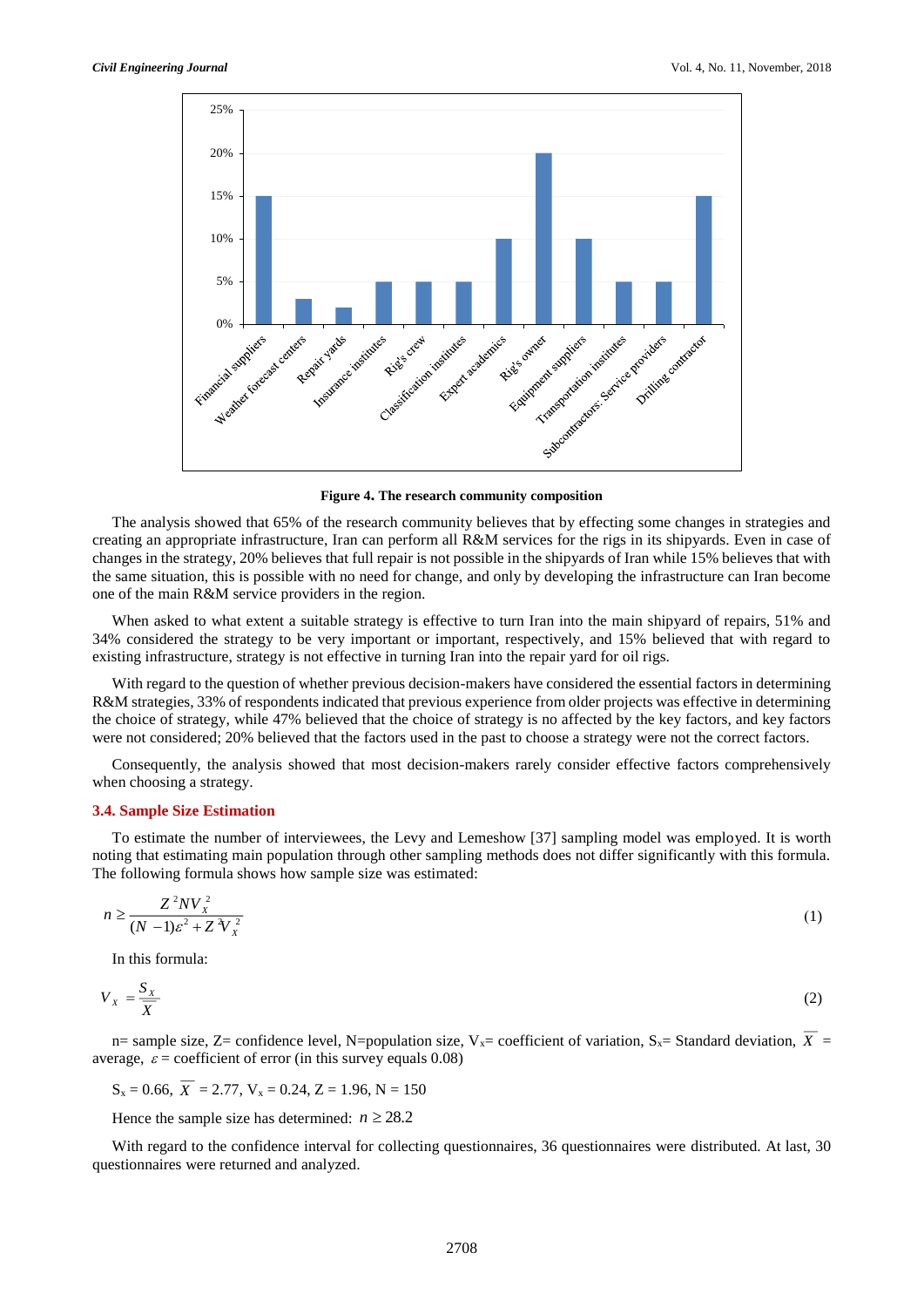# **3.5. Decision Analysis through AHP**

Invented by Thomas L. Saaty in the 1970s, the AHP method is one of the most famous multipurpose decision-making techniques. This method is employed when a decision action is faced with more than one alternative and criteria. AHP enables us to combine qualitative criteria and quantitative criteria simultaneously. AHP is based on paired comparison or one by one comparison of alternatives and criteria for decision making. For such a comparison we need to collect information from decision makers. This makes it possible for decision makers to focus only on comparing two criteria regardless of any external influence or interference. Moreover, one by one comparison provides valuable information for investigating the problems and leads to a rational decision making process, because the respondent compares only two factors but pays no attention to the other one [38].

It can be said that analytic hierarchy is one of the most comprehensive systems for multi-criteria decision making and has the ability to formulate problems in terms of qualitative and quantitative criteria that is based on paired comparisons which provide the possibility for sensitivity analysis on criteria and sub-criteria. Also this process demonstrates the compatibility or incompatibility rate of the decision: one of the most important features of this technique in multi-criteria decision making that is based on axiom principles [39].

MADM is a method by which a decision-maker would evaluate the classification of a finite number of alternatives measured by variables or features. AHP, a subset of MADM, has seven main stages, including 1) Defining the objective: selecting the best strategy for Iran's entry into the R&M market of oil drilling rigs; 2) Identifying alternatives for rating: determining eight strategies; 3) Identifying effective criteria: determining 15 criteria affecting R&M strategy selection for drilling rigs; 4) Investigating the impact of criteria on alternatives: pairwise comparison of criteria and strategies; 5) Determining relative weight: determining the weight of effective criteria; 6) Ranking criteria based on their weights: rating criteria with respect to obtained weights; and 7) Selecting the best alternative: determining the strategies' weights and selecting the superior strategy.

#### **3.6. Determining Alternatives (Strategies) and Criteria**

In this research, the R&M strategies of drilling rigs (alternatives) were divided into eight main categories to determine the best strategy with regard to the specified criteria through two original questionnaires. Hence, 15 criteria were determined regarding choice of R&M strategy through interviews with experts (questionnaires 1), and the effect of each criterion was determined for each alternative (questionnaires 2). Finally, the most appropriate strategy was selected through AHP. In this survey the reliability of the questionnaires was calculated by SPSS software through Cronbach's Alpha method. The method returned a score of 0.92, which indicates the questionnaire is reliable. In questionnaire 1, the criteria's quantities importance within the research scope was determined according to the following numerical scale table (See Table 1).

| <b>Importance</b>                                 | Score      |  |  |
|---------------------------------------------------|------------|--|--|
| Extreme importance                                | 9          |  |  |
| Very strong and demonstrated importance           |            |  |  |
| Strong importance                                 | 5          |  |  |
| Moderate importance of one over another           | 3          |  |  |
| Equal importance                                  | 1          |  |  |
| Intermediate values between adjacent scale values | 2, 4, 6, 8 |  |  |

#### **Table 1. Preferences (Oral Judgment)**

The results of the first questionnaire, i.e. expert views for identified criteria, were surveyed and 15 criteria affecting R&M strategies selection for drilling rigs, listed below, were identified: Existence or ability to create infrastructure (C1); Potential competition with competitors (C2); Ability to providing the required initial investment (C3); Specialized forces (C4); Better risk-sharing (C5); Domestic demand of country (C6); Technical and managerial knowledge (C7); Ability to attract required knowledge and technology (C8); Compliance with domestic and international laws (political, legal, etc.) (C9); Compliance with characteristics of domestic business space (C10); Profitability to investment volume (C11); Employing previous experience (C12); Foreign market of costumers (C13); Reduced controversy (C14); and Environmental protection (C15).

The Alternatives (strategies) which are considered in this study to select the best R&M strategies of drilling rigs are: Performing all major repairs of rig (A1); Performing repairs under the license of international companies (A2); R&M contracting through joint venture with foreign companies (A3); Providing technical, engineering, management, and software services (A4); Manufacturing and supplying components for repair of rigs (A5); Purchasing stock of foreign companies or their ownership (A6); Transferring all R&M services to foreign companies (A7); and Providing transport services to the yards in the area (A8).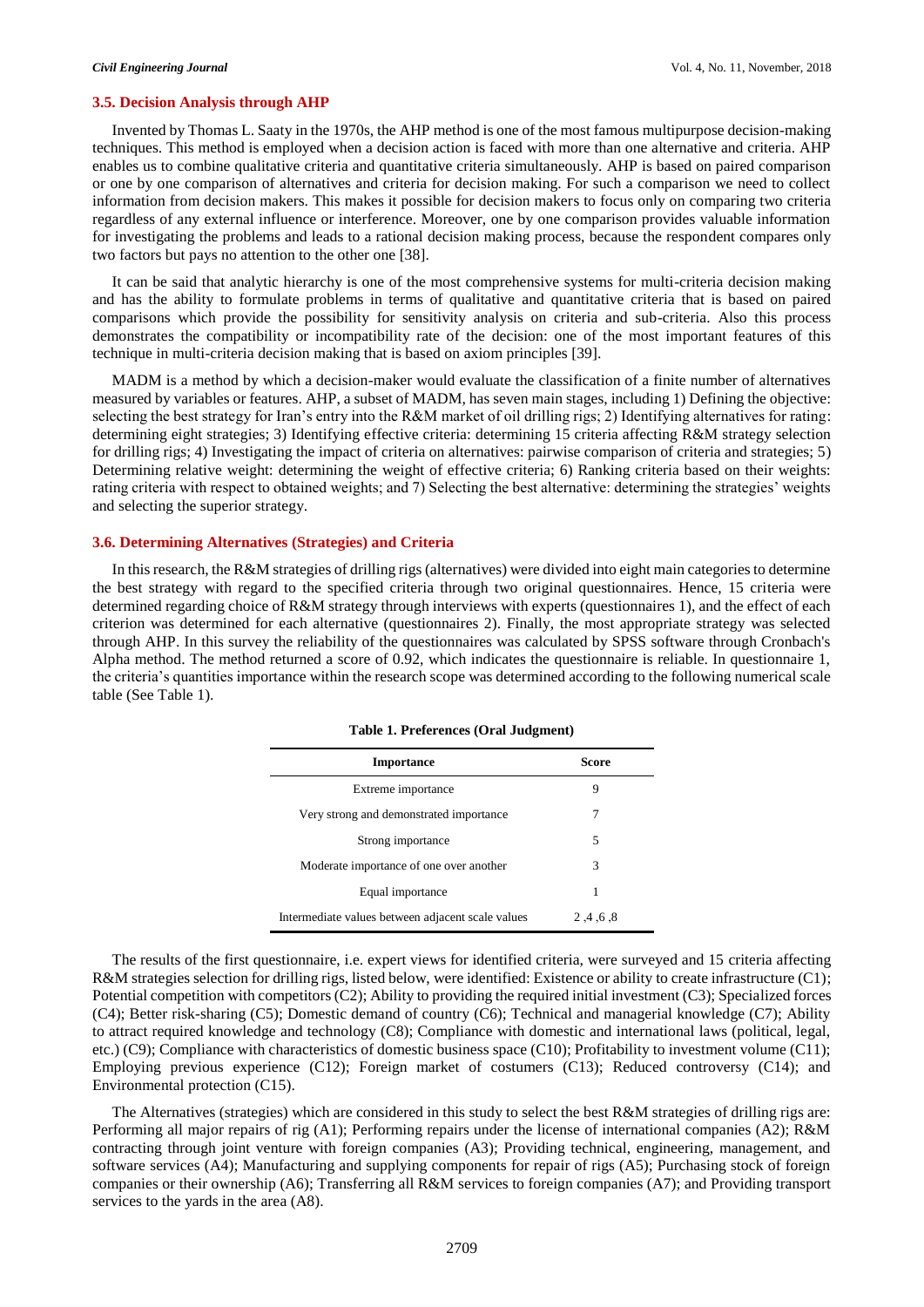# **4. Ranking Criteria and Determining the Superior Strategy**

It is clear that each strategy has specific strengths and weaknesses. Therefore, at the time of selecting the best strategy, the owner should explore a method that brings highest value for money spent. To achieve this, first, the employer must carefully identify various approaches to strategies and their specifications and then determine the project's requirements and available capabilities.

In the second questionnaire, the expert respondents choose a number between 1 and 9 for the criteria in each strategy with regard to the paired comparison. In this stage after collecting the second questionnaire, the score of each strategy was determined and arranged in descending order based on their top score. An example of a completed questionnaire can be seen in Table 2, which compares 15 criteria to select the most appropriate R&M strategy for drilling rigs. "Potential competition with competitors (C2)", for instance, is a little more important than "ability to attract required knowledge and technology (C8)", hence number 3 is entered into the table. Another example is the pairwise comparison between "specialized forces (C4)" and "better risk-sharing (C5)" that shows C4 is a little more important than C5, so  $\frac{1}{2}$ is entered into the table. This is how Table 2 should be filled. Ultimately, the Inconsistency Ratio (IR) of the questionnaire is found to be 0.08, which is less than 0.1 and therefore reliable.

|                | C1           | C <sub>2</sub> | C3               | C <sub>4</sub> | $\mathbf{C5}$    | C6             | C7             | C8             | C9             | C10              | C11                         | C12            | C13              | C14            | C15            |
|----------------|--------------|----------------|------------------|----------------|------------------|----------------|----------------|----------------|----------------|------------------|-----------------------------|----------------|------------------|----------------|----------------|
| C1             | $\mathbf{1}$ | $\mathfrak{2}$ | $\boldsymbol{2}$ | 5              | $\overline{4}$   | 6              | 5              | $\overline{4}$ | 8              | 9                | 9                           | 5              | 4                | 9              | 9              |
| C <sub>2</sub> |              | $\mathbf{1}$   | 2                | 6              | $\sqrt{2}$       | $\overline{4}$ | $\mathfrak{2}$ | 3              | 5              | $\overline{4}$   | 9                           | 3              | 5                | 9              | 9              |
| $\rm C3$       |              |                | $\mathbf{1}$     | 5              | $\boldsymbol{2}$ | 1.5            | $\overline{c}$ | 5              | $\tau$         | 5                | 6                           | 5              | 4                | $\overline{7}$ | 9              |
| C <sub>4</sub> |              |                |                  | $\mathbf{1}$   | $\frac{1}{2}$    | $\frac{1}{2}$  | $\frac{1}{2}$  | 1.5            | $\overline{4}$ | $\boldsymbol{2}$ | $\ensuremath{\mathfrak{Z}}$ | $5\,$          | $\overline{4}$   | 4.5            | 8              |
| $\rm{C5}$      |              |                |                  |                | $\mathbf{1}$     | $\mathfrak{2}$ | $\overline{4}$ | 5              | 6              | 9                | 8                           | 5              | 6                | 6              | 6              |
| ${\rm C6}$     |              |                |                  |                |                  | $\mathbf{1}$   | $\mathfrak{2}$ | $\mathfrak{2}$ | $\overline{4}$ | $\tau$           | 9                           | 3              | 5                | 6              | 5              |
| $\rm C7$       |              |                |                  |                |                  |                | $\mathbf{1}$   | $\sqrt{2}$     | $\tau$         | 6                | 5                           | 6              | 3                | 7              | 8              |
| $\mbox{C}8$    |              |                |                  |                |                  |                |                | 1              | 5              | 3                | 5                           | 6              | 4                | $\overline{7}$ | 9              |
| C9             |              |                |                  |                |                  |                |                |                | $\mathbf{1}$   | $\frac{1}{2}$    | $\mathfrak{2}$              | $\overline{2}$ | $\overline{c}$   | $\overline{2}$ | $\overline{c}$ |
| $\rm C10$      |              |                |                  |                |                  |                |                |                |                | $\mathbf{1}$     | $\mathbf{2}$                | $\overline{2}$ | $\mathbf{2}$     | 5              | 5              |
| C11            |              |                |                  |                |                  |                |                |                |                |                  | $\mathbf{1}$                | $\sqrt{2}$     | $\boldsymbol{2}$ | 2              | 4              |
| C12            |              |                |                  |                |                  |                |                |                |                |                  |                             | $\mathbf{1}$   | $\overline{c}$   | 3              | 2              |
| C13            |              |                |                  |                |                  |                |                |                |                |                  |                             |                | $\mathbf{1}$     | $\overline{c}$ | 5              |
| C14            |              |                |                  |                |                  |                |                |                |                |                  |                             |                |                  | 1              | $\mathfrak{2}$ |
| C15            |              |                |                  |                |                  |                |                |                |                |                  |                             |                |                  |                |                |

**Table 2. An example of a completed questionnaire**

At this stage of the investigation, the importance of the effective criteria on the selection of the most appropriate R&M strategy for drilling rigs is obtained using the AHP method and Expert Choice software, based on obtained weights. After applying the ideal synthesis, the weights of criteria are divided into the weights of alternatives and thus the sum of relative weight of each alternative for each criterion equals the weight of that alternative. The numbers in the Figure 5 show the rank of each alternative. It is clear that "performing all major repairs of rig" (A1) has received the highest score  $(0.333)$ .



**Figure 5. The rank of the strategies (alternatives)**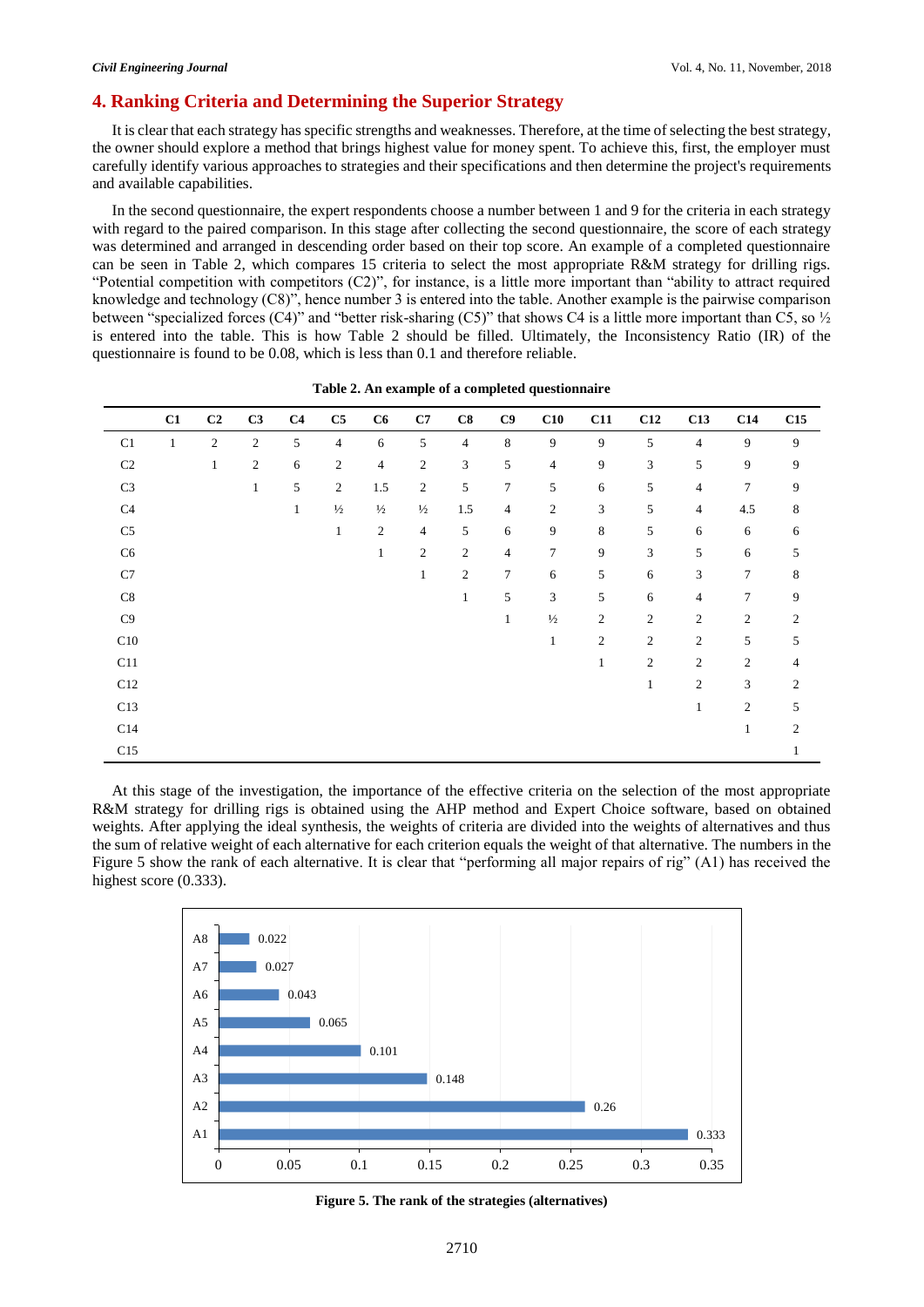Figure 6 shows the importance of criteria affecting the selection of the most appropriate R&M strategy for drilling rigs based on obtained weights. Obviously, "existence or ability to create infrastructure" (C1) obtained the most score (0.211) and identified as the most effective criteria.



**Figure 6. The rank of the effective criteria**

# **5. Data analysis**

Most drilling rigs in Iranian gas and oil fields are sent to the states of the Persian Gulf, which costs a lot of money. On the other hand, the repair of several drilling rigs such as Sina1 inside the country indicates the domestic ability of Iran with respect to this industry. Hence, providing a proper strategy for domestic repairs is essential, which will in turn increase the capability of Iran to repair the rigs and even provide technical services to other countries.

### **5.1. Performing all Major Repairs of Rig (A1)**

The results of this research indicate that the most suitable strategy for entering the R&M market for drilling rigs is "performing all major repairs of rig" (A1) with obtained score of 0.333. Regarding the valuable experience obtained from repair projects carried out in Iran, as well as the problems in dispatching the rig to foreign countries (such as lack of permission for rig departure from the yard before full payment); in case of several other repair projects in the country, the domestic capability in this market will be strengthened, and Iranian contractors will be able to compete with foreign rivals, at least on the Iranian rigs. It can be said that with regard to the facilities, geographic location, and effective criteria, Iran could turn into the major yard for R&M oil rigs for Iranian platforms, but under these conditions, it should be noted how the existing infrastructure can be exploited. Therefore, the division of labor and specialization are required to avoid wasting resources. For example, a large yard such as ISOICO focuses on service and repair of the rig. The resources, infrastructure, and facilities must also be integrated, and coordination between companies that can provide R&M services is required; this coordination needs a leader to provide an opportunity to collaborate with other companies and develop a strategy, and on that basis the tasks of each company are explained. The components and equipment of the drilling rig can be supplied by China, and most of the components required for rigs, even the American ones, can be provided by China. The United Arab Emirates is also considered for supplying equipment and having large warehouses and inventory, which are given to the consumers quickly. In some technical activities such as welding in certain conditions, the Indian forces have high potential, and providing these forces for some complicated repair works for rigs is not so difficult. The Indians have also highly valuable experience in the field of offshore oil and gas activities, and hiring them as consultants for repair and modernization of rigs is very effective for communicating with foreign suppliers, as well as proper management of the project.

However, due to the large number of foreign rivals in the Persian Gulf region, it can be concluded that competition for customers from other rival companies is rare. Even the foreign rig owners in the waters of Iran often do not rely on Iranian yards for repair because the owners of these rigs have good communication with foreign yards. The foreign companies, especially UAE companies, have proven experience and background in terms of knowledge, structure, and management. Each of these yards has created a good trust and background for their customers, and the history of operational and repair information of the repaired or upgraded rigs leads them to have consistent repeat customers.

### **5.2. R&M Contracting through Joint Venture with Foreign Companies (A3)**

According to the results of this research, "performing repairs under the license of international companies" (A2) and "R&M contracting through joint venture with foreign companies" (A3) have the second and third priorities, respectively.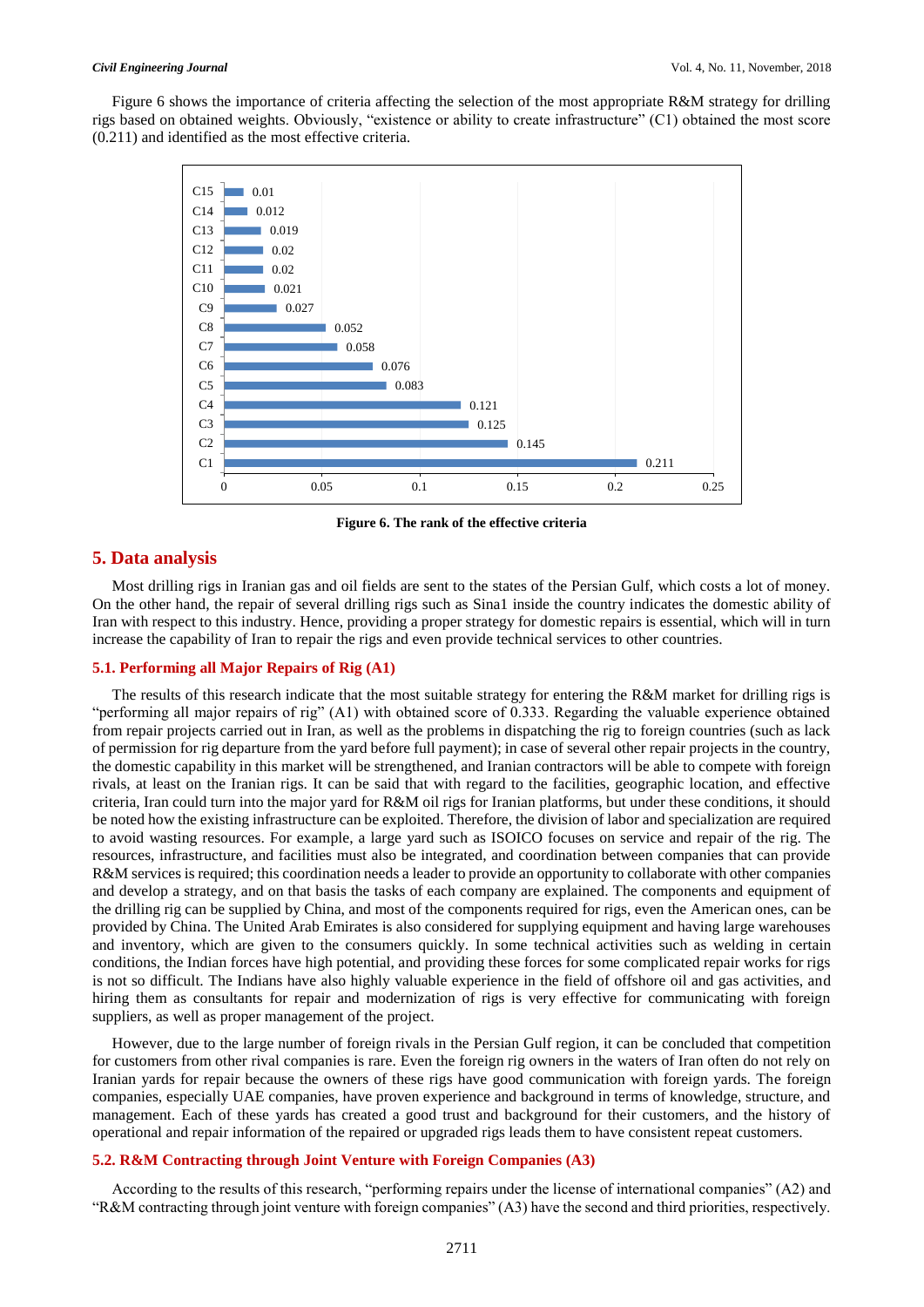One of the shortcuts to reach regional and even global markets is to use the experienced foreign consultants, licenses, or partnerships, and in the case of lifting sanctions and having good relations with advanced countries, European partners in this regard will quickly develop their domestic consulting engineer companies and achieve a larger share of the R&M market. In order to begin partnership with foreign parties, confidence-building plays an important role that requires longterm communication with the other party. After confidence- building and meeting the interests of the other party, technology can be gradually transferred from the foreign party into the country.

In conclusion, it can be said that establishing yards, infrastructure, technology, and knowledge required for repairing jack-ups and floating rigs and investment in this sector is a necessity for Iran. Due to the advantages in Iran, this is certainly an economic industry. In order to improve this industry, the productivity of existing facilities should be managed by the companies with this capacity in a consortium, and working alone should be avoided. The foreign experts and internationally experienced companies should be used in partnerships. In the end, it should not be expected that ideal conditions of productivity and economy will be achieved in a short period, but also this requires time and cost.

To get started in this industry, paying attention to the advantages and abilities of Iran in terms of the repair of body, structure, and legs of rigs is necessary. First, it is better to focus on providing these services for rig owners. The light and medium repairs (repairs lasting less than three months with a cost below \$10 million) or meeting the requirements of classification inspections can be considered as a business strategy, especially in the early years of entering the rig repair market. As noted above, the affordable light and medium-scaled repair projects can be justified at least for annual classification inspections, even in a recession, and there is high demand for such projects. Therefore, success in this industry rests on linking the three sides of the attention triangle to the advantages and abilities of the country, attracting participation foreign experts and companies and entering a high-demand service market.

# **6. Case Study of Repair and Maintenance of Sina1 Rig**

It is necessary to investigate the factors affecting the economic costs of jack-up repairs for accurate planning in order to meet the desired goals. The economic evaluation of major jack-up repairs in the oil industry section is highly important for planning, as well as developing strategies and recommendations. Comparing the cost of major repairs inside and outside the country can be a suitable measure of the economic evaluation of such projects inside and outside the country, which has been addressed in this study. In addition, the cost of repair and transport of jack-ups in another country is considerable, and also there are companies in Iran that are highly capable of working in the engineering, procurement, and construction sectors. The strategy defined in this research (A1) was used in the R&M of Sina1, which was a jackup, leading to the following results.

Successfully performing major repairs of Sina1 rig is a noticeable lesson learned in terms of Iran's entry into the R&M market of oil drilling rigs. Therefore, the necessity of this research is more and more evident, considering the need for strategic planning for the entry into and intelligent presence in the market of major repairs and also the vital role of a strategy as one of the stages of strategic planning. One of the research limitations was lack of resources explaining detailed service costs to achieve more accurate results. In addition, studying resources and websites could not provide much information related to costs. It seems this kind of information is considered confidential. So the cost of repairing rigs is presented in general. The stakeholders of the upgrade and renovation project of Sina1 rig are listed in Table 3:

| <b>Stakeholder Company</b>                  | <b>Stakeholders in Sina1 Project</b> |
|---------------------------------------------|--------------------------------------|
| Drilling contractor (or his representative) | PetroGohar Co.                       |
| Subcontractor                               | Andishe & Omran Mohit Co.            |
| Rig's owner (or his representative)         | Sepanir                              |
| Classification institute                    | Iranian classification institute.    |
| Insurance institute                         | Dana insurance Co.                   |
| Repair yards                                | <b>ISOICO</b>                        |
| Reliable weather forecast institute         | OujPajouhesh institute               |
| Financial support                           | Sepanir                              |

**Table 3. The stakeholders of the upgrade and renovation project of Sina1 rig**

Sina1 drilling jack-up with a power of 2000 horsepower is among the leading drilling machines in drilling in several phases from the massive South Pars gas field. Drilling at a depth of 300 m is one of its features. This jack-up is the first drilling rig that has been repaired completely by Iranians at ISOICO.

The Iranian oil industry specialists were able to conduct basic repairs of the Sina1 drilling rig within seven months. The activities carried out in the project of major repairs of Sina1 drilling rig include thickness measurement, repair of main and gantry cranes, repair of diesel generators, inspection and repair of piping systems, design, production and installation of emergency and capacitive switchboards, and repair of rig legs.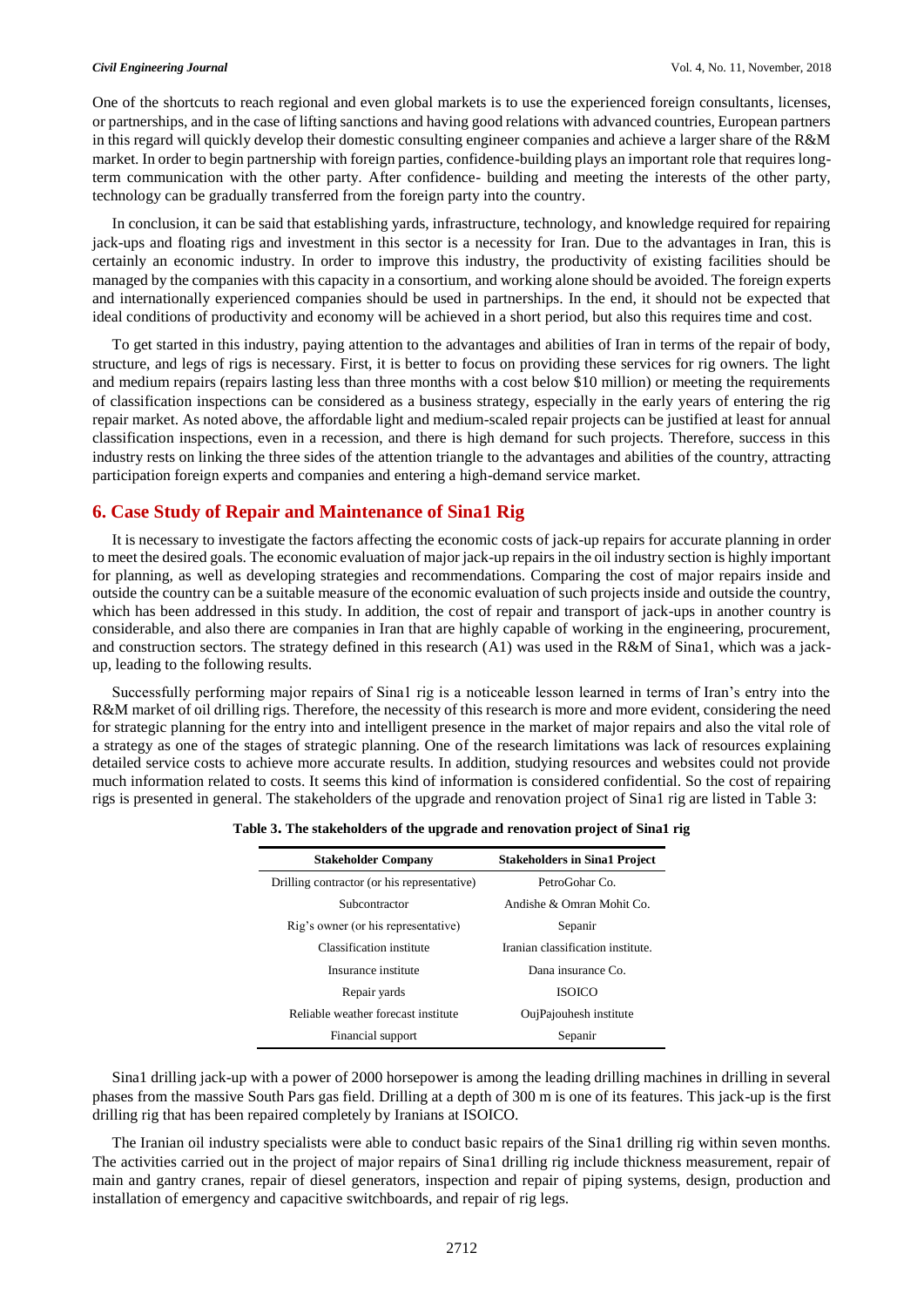The repairing cost of this rig was about \$11 million. According to Figure 7, major costs include the cost of structural repairs, the cost of equipment repairs and miscellaneous expenses. Figure 8, 9 and 10 show the detail of these costs. The highest cost was incurred by repair of rig legs, which accounted for about 65% of structural repairs cost and 42% of the total cost, which was due to the purchase of expensive raw materials for this section. Another point in repair of rig legs was the repair time, which lasted about 4 months and could compete with outside of Iran with regard to the number of replaced braces. The coastal services with 13.9%, washing, NDT, painting legs with 9.3%, and repair and replacement of the EMD and CAT diesel generators with 6.7% after the repair cost of the rig legs, respectively, make up the largest share of the total cost of major repairs.



**Figure 7. Main costs of major repairs in Sina1 rig repair**



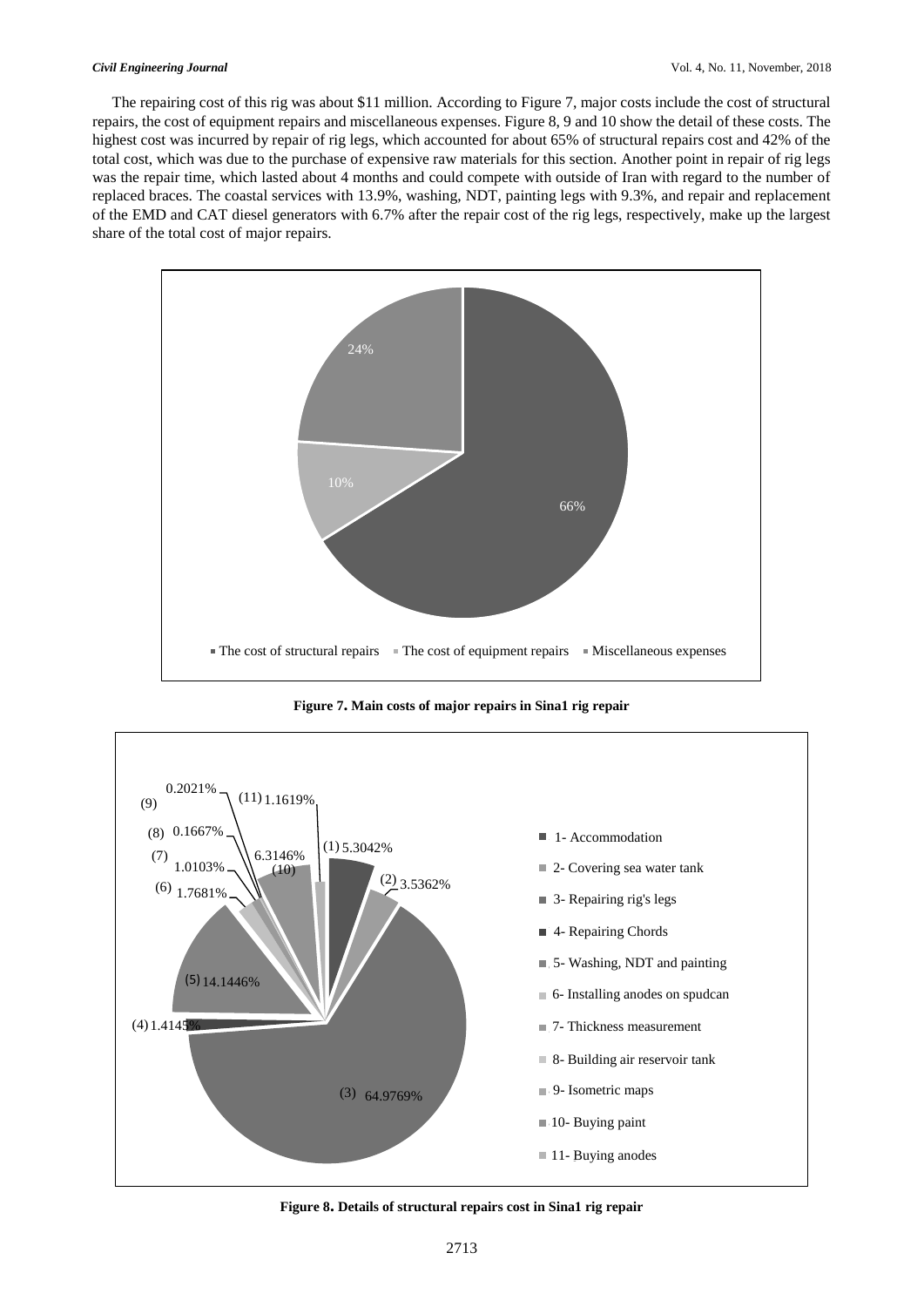

**Figure 9. Details of equipment repairs cost in Sina1 rig repair**



**Figure 10. Details of miscellaneous expenses in Sina1 rig repair**

The average cost of major repairs of a major Iranian jack-up outside Iran is 15% greater than repairs done in Iran. The average cost of major repairs of a necessary jack-up motor and a jack-up diesel generator had 30% and a jack-up compressor had 40% lower costs than yards in the Persian Gulf, which is also considerable. In addition, there are also other advantages such as guaranteed facilities and duration of repairs in this section inside the country, compared with yards of the Persian Gulf that have made these repairs quite competitive with those outside the country.

In Figure 11, the cost of major repairs of Sina1, which the proposed strategy in this research has used for its repairs, has been compared with costs of the repaired rigs outside of Iran and the global average for similar services, which indicates that costs are below the global average, indicating the success of these repairs in the country. It is also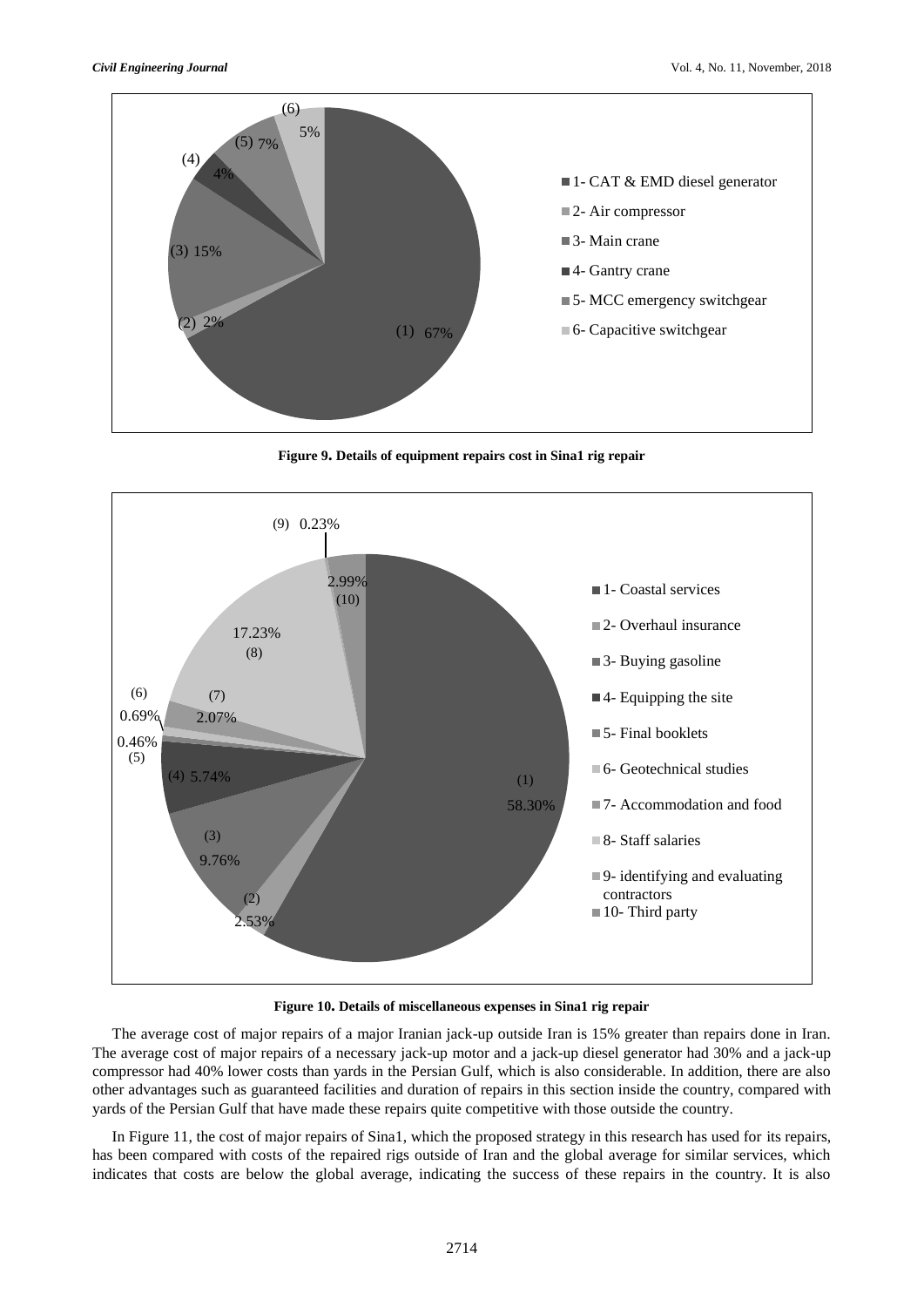noteworthy that the experience obtained from this rig inside the country will certainly lead to further reduced prices in major repairs for other rigs.



**Figure 11. Comparison between the cost of major repairs in Sina1 rig and world average and Iranian repaired rigs in foreign yards**

By comparing the major repairs in the repaired domestic rigs to foreign yards as well as repaired foreign rigs, it can be seen that the total cost of Sina1 was affordable in Iran, with much lower cost in proportion to the amount of work. The average cost of major repairs in foreign rigs is \$17.8 million, while the major repairs of Sina1 rig is nearly \$11 million, which was approximately 40% below the global average. A comparison between the repair cost of Sina1 with Iranian rigs such as Modarres and Rajaei, which have been carried out in foreign yards, also shows the low cost of repairs in Iran and its economic justification. In general, in order to compare the basic repairs of rigs, determining the working field of the rig is highly important.

Regarding the repair costs of main and emergency engines and generators, based on interviews carried out with industry experts and contractors involved in the Sina1, there are some significant points, as described below:

The average cost of supplying foreign components to domestic yards is 10-20% higher than foreign yards with respect to the issues of sanction and transfer costs, while the foreign yards demand higher profit regarding the sanction conditions.

Based on the experience of the repair of Sina1, various costs in the jack-up equipment repair was different based on the type of equipment; for example, the motor accounts for 15%, while human resources and other components account for 85% of the cost. The domination rate of domestic experts in repairing various parts of jack-up was very high, and Iranian experts can completely repair the jack-up in most cases, but there is no possibility for purchase and supply of all the jack-up components inside the country in its present situation.

The costs of labor and productivity are among the factors affecting the activity of the yards. The labor cost in the yards of the Persian Gulf is almost twice the labor cost in Iranian yards. Given the high cost of labor in the yards of the Persian Gulf, Iran has a significant advantage compared to the Arab states. However, it should be noted that the level of productivity in the Iranian yards is lower than in the yards of the region, the main cause of which is poor management and governmental affairs. Therefore, using the advantage of human resources and making the yards efficient, the R&M cost can be reduced so the industry can become more competitive. The cost of major repairs of the equipment inside the country is much lower than that of the yards of the Persian Gulf. For instance, comparing the average cost of major repairs of an emergency jack-up engine and a jack-up diesel generator inside the country was significant compared to the repairs in the yards of the Persian Gulf, and a difference in cost of 30% can be seen in both cases. The average cost of major repairs of a jack-up compressor is 40% lower than the yards in the Persian Gulf.

There are currently 140 drilling rigs in the Persian Gulf, 32 of which belong to Iranian companies. Due to the nature of the waters in this area and high activity of jack-up rigs in the Persian Gulf, these jack-ups require major repairs every five years, which have been carried out so far outside of Iran that, in addition to huge costs, it results in the dependence of the country. Due to the large of number of such rigs in Iran, localizing these repairs can save millions of dollars per year, and the major repairs of Sina1 offshore drilling rig is an example.

The major repairs in Iran create employment and strengthen domestic contractors, followed by importing currency into the country, contributing to the country's political relations, and many other interests. It should be noted that these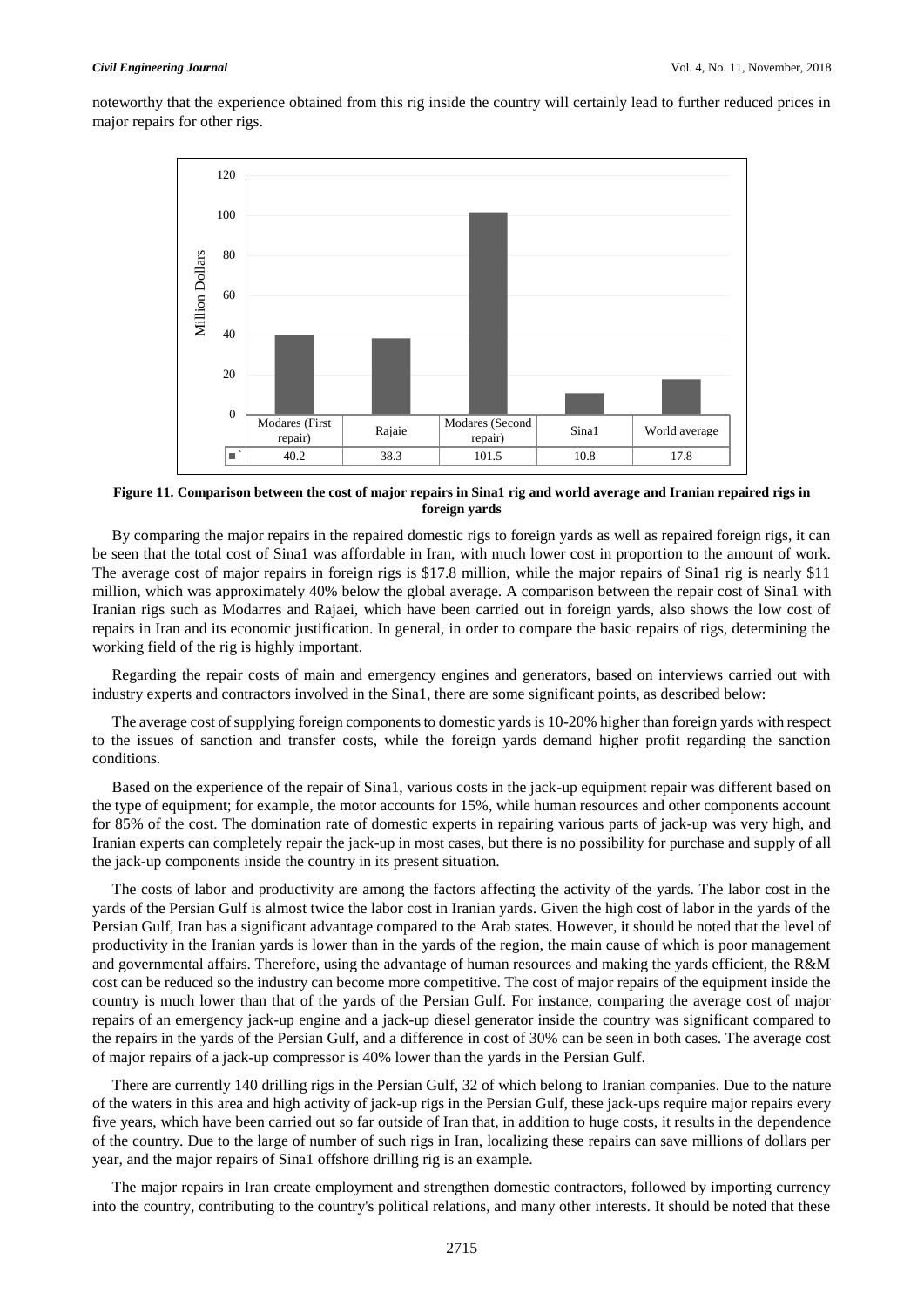goals are in line with the resistance economy. The most important goals of repairs after competing with other countries also include increased technical engineering services, high added value and profitability, upgraded and increased ability of engineering and technical units, and as a result, the growth of this industry in terms of reputation, new technologies, and essential skills for the development of the country.

# **7. Conclusion**

It is clear that each strategy for entering the R&M market of drilling rigs has advantages and disadvantages. Therefore, the employer should find a strategy that yields the highest value for the cost. Meeting this standard requires careful identification of various strategies for R&M of drilling rigs and the characteristics of each strategy, and then determining specific conditions in Iran and its existing capabilities.

In this regard, the most effective criteria for decision making to select the superior R&M strategy for drilling rigs were identified through questionnaires. Then, the reliability of questionnaire was calculated using Cronbach's Alpha and SPSS software, which yielded a parameter of 0.92 magnitudes. In the following, AHP methodology and Expert choice software were utilized to select the best R&M strategy for drilling rigs. The results are:

The rank of alternatives:

- 1. Performing all major repairs of rig (A1);
- 2. Performing repairs under the license of international companies (A2);
- 3. R&M contracting through joint venture with foreign companies (A3);
- 4. Providing technical, engineering, management, and software services (A4);
- 5. Manufacturing and supplying components for repair of rigs (A5);
- 6. Purchasing stock of foreign companies or their ownership (A6).
- 7. Transferring all R&M services to foreign companies (A7); and
- 8. Providing transport services to the yards in the area (A8);

The rank of identified criteria:

- 1. Existence or ability to create infrastructure (C1);
- 2. Potential competition with competitors (C2);
- 3. Ability to providing the required initial investment (C3);
- 4. Specialized forces (C4);
- 5. Better risk-sharing (C5);
- 6. Domestic demand of country (C6);
- 7. Technical and managerial knowledge (C7);
- 8. Ability to attract required knowledge and technology (C8);
- 9. Compliance with domestic and international laws (political, legal, etc.) (C9);
- 10.Compliance with characteristics of domestic business space (C10);
- 11.Profitability to investment volume (C11);
- 12.Employing previous experience (C12);
- 13.Foreign market of costumers (C13);
- 14.Reduced controversy (C14); and
- 15.Environmental protection (C15).

Finally, the superior criteria and strategies determined in this research were used in R&M of Sina1. Comparing the results with those for Iranian rigs such as Modarres and Rajaei, the repairs of which were carried out in foreign yards, yields the following results:

The total cost of Sina1 repair was affordable in Iran, with much lower cost in proportion to the amount of work and nearly 40% lower than the global average. Comparing the repair of Sina1 with those of Iranian rigs such as Modarres and Rajaei carried out in foreign yards indicates the low cost of domestic repairs and the economic justification.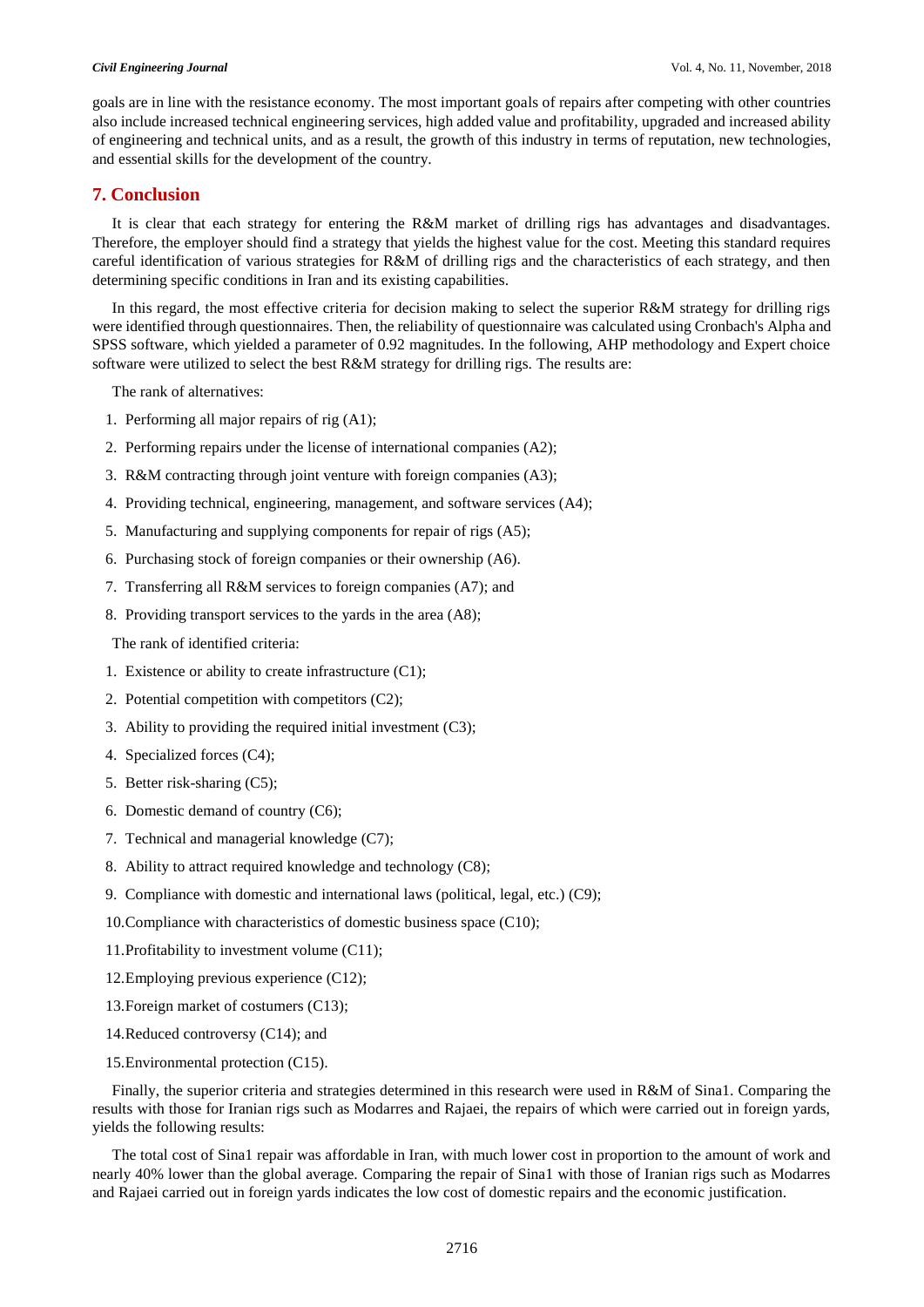According to studies, despite the fact that Iran has the most of the infrastructure required for R&M of the jack-up rigs, this infrastructure still needs to be completed. It is suggested that the research on the infrastructure required for optimal implementation of A1 strategy should be done based on cost-benefit theory. It is also suggested that by dividing the level of repairs based on the costs into 3 groups of small, medium, and large, an appropriate strategy should be determined with regard to the infrastructure of each group.

## **8. Funding and Acknowledgment**

The authors would like to acknowledge the help and support provided by Demand of Development Sadra Industry Co. (DODSICO) in the data collection and case study conducted during this research. However, the opinions and findings expressed here are those of the authors alone and not necessarily the views or positions of DODSICO.

# **9. Conflicts of Interest**

The authors declare no conflict of interest.

# **10. References**

[1] Rowan reports (2016) Fourth quarter and full-year 2016 results: http://www.rowan.com/investor-relations/press-releases/pressrelease-details/2017/Rowan-Reports-Fourth-Quarter-and-Full-Year-2016-Results/default.aspx.

[2] Yu-guang, Cao, Sun Xiao-yu, Zhang Shi-hua, and Gu Xin-yi. "Structural Design of an Offshore Hydraulic Energy-Storing Workover Rig." Ships and Offshore Structures 7, no. 2 (June 2012): 223–228. doi:10.1080/17445301003783684.

[3] Perrons, R.K., and Matthew G. Richards. "Applying maintenance strategies from the space and satellite sector to the upstream oil and gas industry: a research agenda." Energy Policy 61 (October 2013): 60-64. doi:10.1016/j.enpol.2013.05.081.

[4] Ahmadi, M., Mehdi Karbasian, Abolghasem Alavi, and Minapari Zangane. "Evaluating risks of drilling rig equipment and selecting repair and maintenance policies through AHP." The First International Conference of Oil-Gas-Petrochemical and Power Plant (2012).

[5] Liu, Xiuquan, Jian Zheng, Jingjie Fu, Jingqi Ji, and Guoming Chen. "Multi-level optimization of maintenance plan for natural gas pipeline systems subject to external corrosion." Journal of Natural Gas Science and Engineering 50 (Feb 2018): 64-73. doi:10.1016/j.jngse.2017.11.021.

[6] Kaiser, Mark J., and Brian Snyder. "The Five Offshore Drilling Rig Markets." Marine Policy 39 (May 2013): 201–214. doi:10.1016/j.marpol.2012.10.019.

[7] Bourgoyne, Adam T., Keith K. Millheim, Martin E. Chenevert, and Farrile S. Young. "Applied drilling engineering." (2016): 113-189.

[8] Moore, P.L. "Drilling practices manual." Petroleum Pub. Co. (1974).

[9] Kaiser, Mark J. "The Jackup Rig Construction Market in the US Gulf Coast." Ships and Offshore Structures 12, no. 5 (June 16, 2016): 662–678. doi:10.1080/17445302.2016.1194556.

[10] Apergis, Nicholas, Bradley T. Ewing, and James E. Payne. "Well Service Rigs, Operating Rigs, and Commodity Prices." Energy Sources, Part B: Economics, Planning, and Policy 12, no. 9 (March 23, 2017): 800–807. doi:10.1080/15567249.2017.1283549.

[11] Bassi, Hugo Vinícius, Virgílio Jose Martins Ferreira Filho, and Laura Bahiense. "Planning and Scheduling a Fleet of Rigs Using Simulation–optimization." Computers & Industrial Engineering 63, no. 4 (December 2012): 1074–1088. doi:10.1016/j.cie.2012.08.001.

[12] Mikkelsen, Jacob Bjerre, and Ida Sofie Gøtzsche Lange. "Place in Transition: Exploring the Potentials of Relocating Disused Oil Rigs and Transforming Them into Public Places." Journal of Landscape Architecture 12, no. 2 (May 4, 2017): 74–84. doi:10.1080/18626033.2017.1361095.

[13] Lee, J., and C. J. Jablonowski. "Measuring the Price Impact of Concentration in the Drilling Rig Market." Energy Sources, Part B: Economics, Planning, and Policy 5, no. 4 (September 28, 2010): 390–399. doi:10.1080/15567240903226228.

[14] Noorzai, Esmatullah, Abdollah Hosseini, Kobra Gharouni Jafari, and MohammadHossein Aghaeipoor. "Providing a Model to Select an Optimum Multifamily Housing Method in Iran." Journal of Architectural Engineering 23, no. 2 (June 2017): 04016019. doi:10.1061/(asce)ae.1943-5568.0000236.

[15] Cheung, Sai-On, Tsun-Ip Lam, Yue-Wang Wan, and Ka-Chi Lam. "Improving Objectivity in Procurement Selection." Journal of Management in Engineering 17, no. 3 (July 2001): 132–139. doi:10.1061/(asce)0742-597x(2001)17:3(132).

[16] Al Khalil, Mohammed I. "Selecting the Appropriate Project Delivery Method Using AHP." International Journal of Project Management 20, no. 6 (August 2002): 469–474. doi:10.1016/s0263-7863(01)00032-1.

[17] Mafakheri, Fereshteh, Liming Dai, Dominik Slezak, and Fuzhan Nasiri. "Project Delivery System Selection Under Uncertainty: Multicriteria Multilevel Decision Aid Model." Journal of Management in Engineering 23, no. 4 (October 2007): 200–206. doi:10.1061/(asce)0742-597x(2007)23:4(200).

[18] Wang, Jia-Wen, Ching-Hsue Cheng, and Kun-Cheng Huang. "Fuzzy Hierarchical TOPSIS for Supplier Selection." Applied Soft Computing 9, no. 1 (January 2009): 377–386. doi:10.1016/j.asoc.2008.04.014.